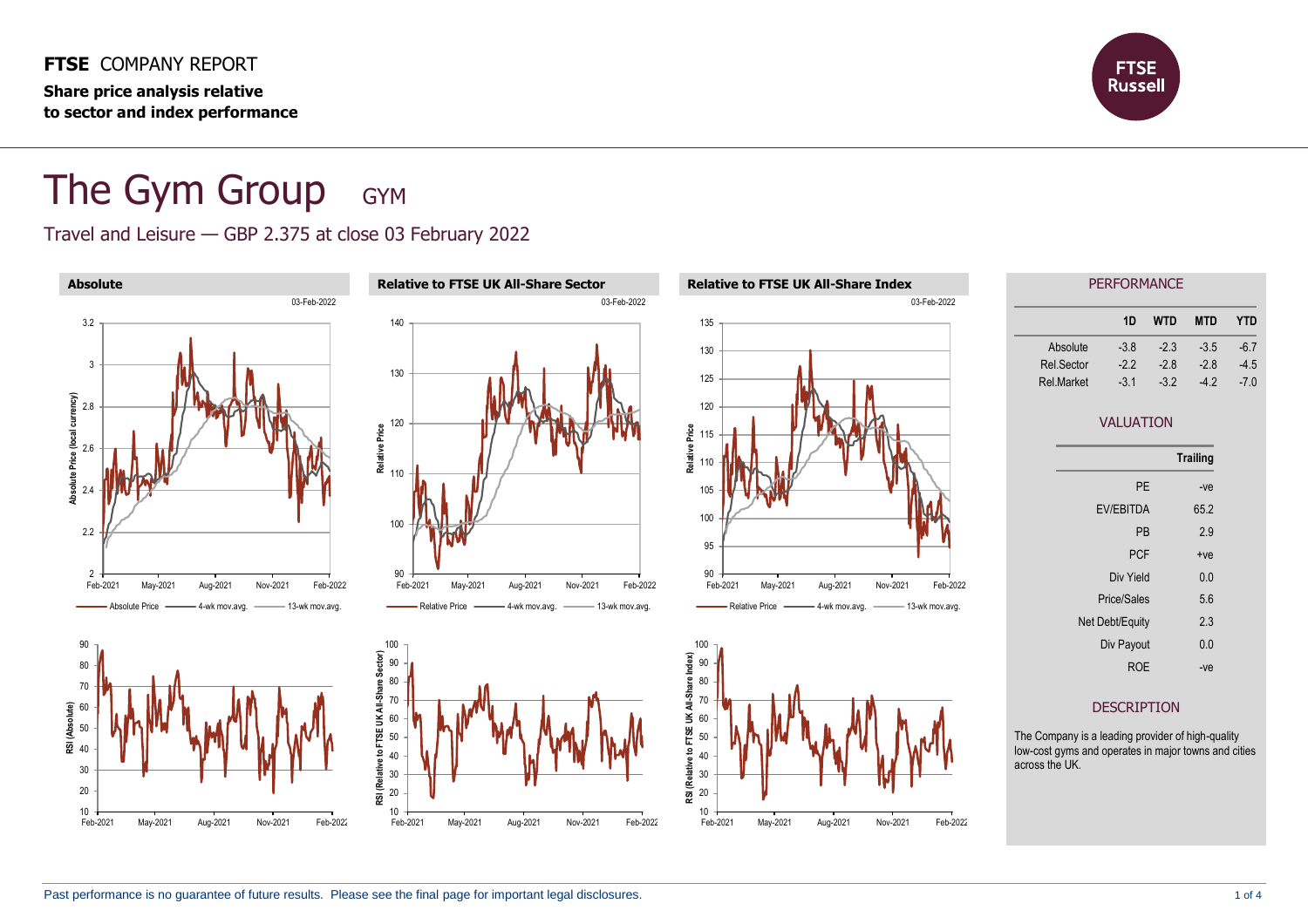## **Valuation Metrics**













-84.2

**COL** 

Ten Entertainment Group Fuller Smith & Turner -50.3

m.

-100 -80 -60 -40 -20 0 20 40 60 80 100











Note: bar chart reflects the top and bottom five current values for the valuation ratio in question for FTSE All Shares stocks in the same sector as the stock concerned. All valuation metrics are trailing.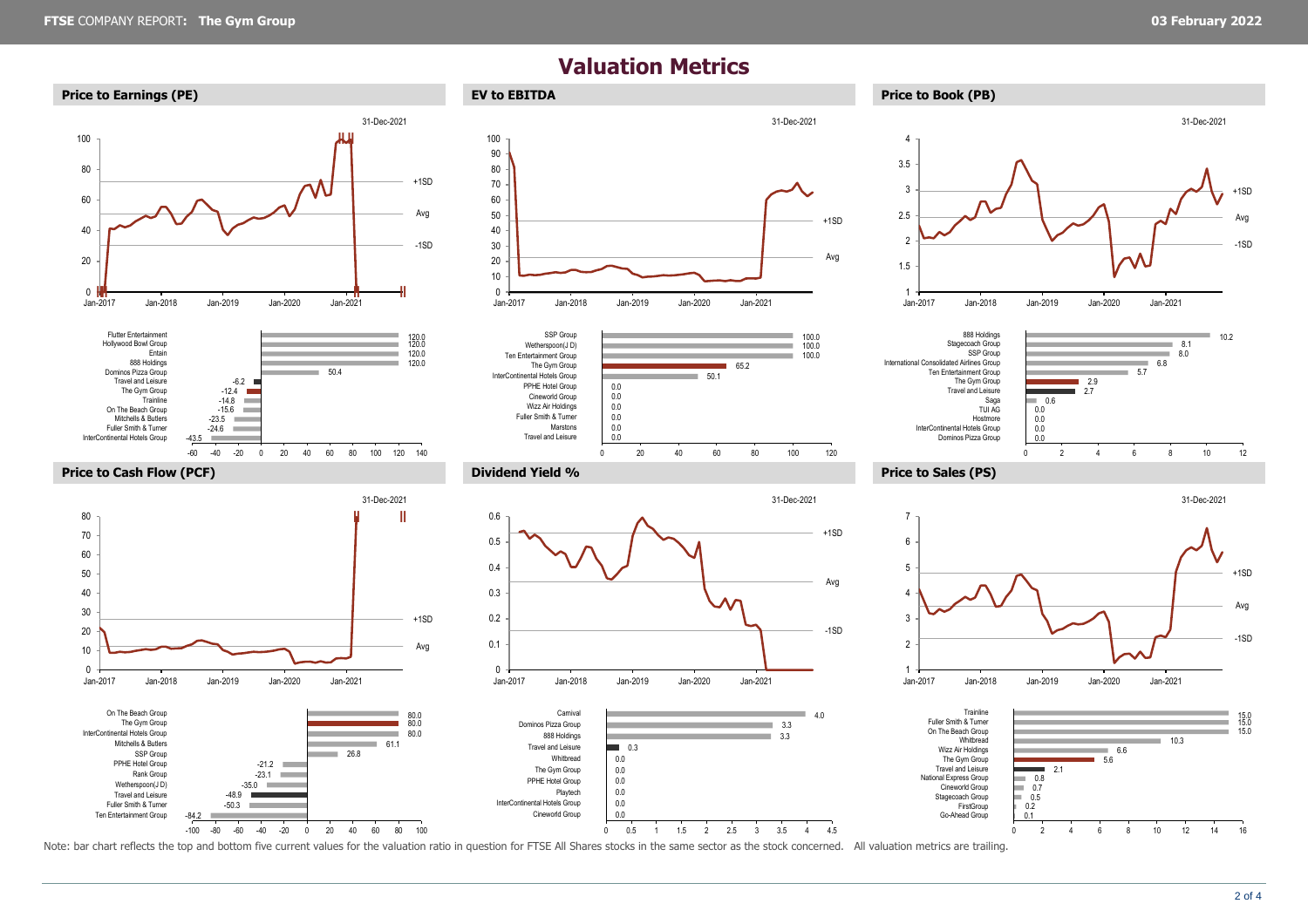### **Valuation Metrics**



Note: bar chart reflects the top and bottom five current values for the valuation ratio in question for FTSE All Shares stocks in the same sector as the stock concerned. All valuation metrics are trailing.